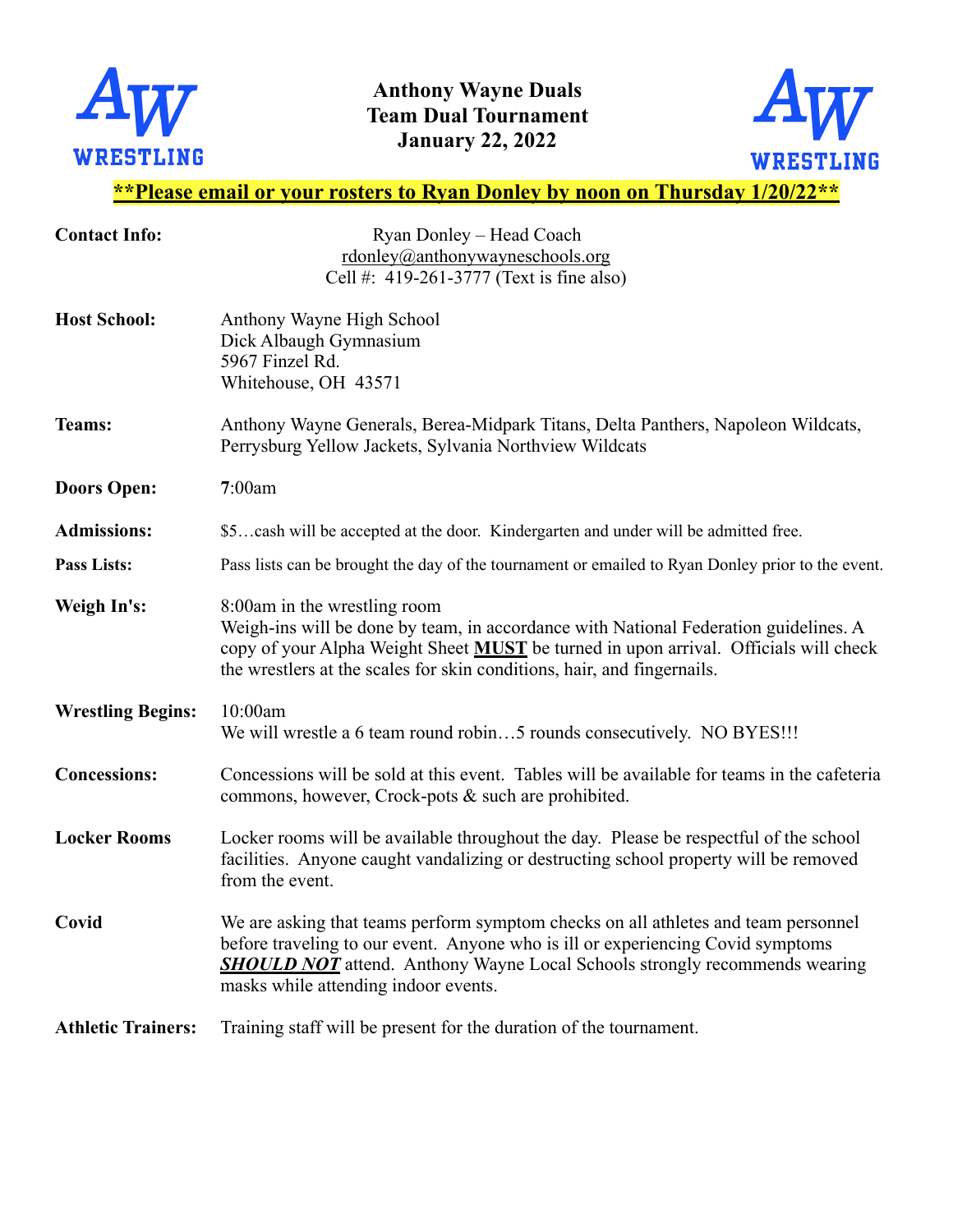

**Anthony Wayne Duals Team Dual Tournament January 22, 2022**



This year we will be running a 6 team round robin. There will be 5 total rounds of wrestling, with NO BYES throughout the day. The team with the best record at the end of the 5 rounds will be named champion. If two schools have the same record at the end of 5 rounds, head-to-head criteria will be used to determine the champion. Below you will find the dual schedule for the tournament as a whole as well as a schedule for each team.

## **Tournament Dual Schedule**

| <b>Round</b>     | Mat 1                       | Mat 2                      | Mat <sub>3</sub>       |
|------------------|-----------------------------|----------------------------|------------------------|
|                  | Northview vs Perrysburg     | Delta vs Napoleon          | AW vs Berea-Midpark    |
| 2                | Napoleon vs Northview       | Berea-Midpark vs Delta     | AW vs Perrysburg       |
| 3                | Napoleon vs Perrysburg      | Berea-Midpark vs Northview | AW vs Delta            |
| $\boldsymbol{4}$ | Berea-Midpark vs Perrysburg | Delta vs Northview         | AW vs Napoleon         |
| 5                | Delta vs Perrysburg         | Berea-Midpark vs Napoleon  | <b>AW vs Northview</b> |